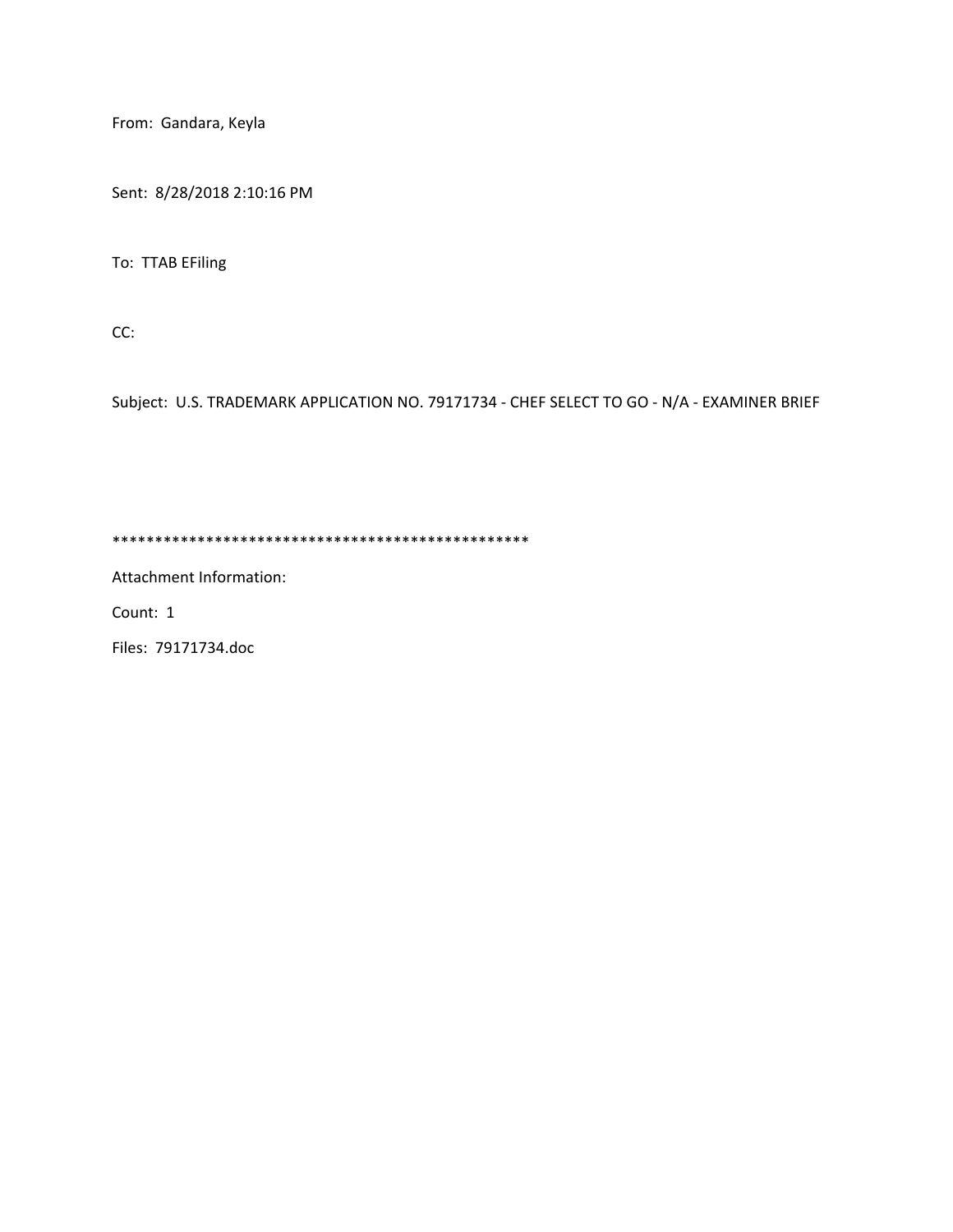# **UNITED STATES PATENT AND TRADEMARK OFFICE (USPTO)**

**U.S. APPLICATION SERIAL NO.** 79171734

**MARK:** CHEF SELECT TO GO

## **CORRESPONDENT ADDRESS:** SCOTT GREENBERG

LOCKE LORD LLP

200 VESEY STREETBROOKFIELD PLACE

NEW YORK, NY 10281



**GENERAL TRADEMARK INFORMATION:** 

**http://www.uspto.gov/trademarks/index.jsp** 

**TTAB INFORMATION:** 

**http://www.uspto.gov/trademarks/process/appeal/index.js p** 

**APPLICANT:** Lidl Stiftung & Co. KG

## **CORRESPONDENT'S REFERENCE/DOCKET NO:**

N/A

**CORRESPONDENT E-MAIL ADDRESS:**

ptotmcommunication@lockelord.com

## **EXAMINING ATTORNEY'S APPEAL BRIEF**

## **INTERNATIONAL REGISTRATION NO. 1263075**

## **I. INTRODUCTION**

Applicant, Lidl Stiftung & Co. KG, has appealed the examining attorney's final refusal under

Section 2(d) of the Trademark Act, as amended, 15 U.S.C. §1052(d), to register the proposed mark CHEF

SELECT TO GO for, as amended, "sushi."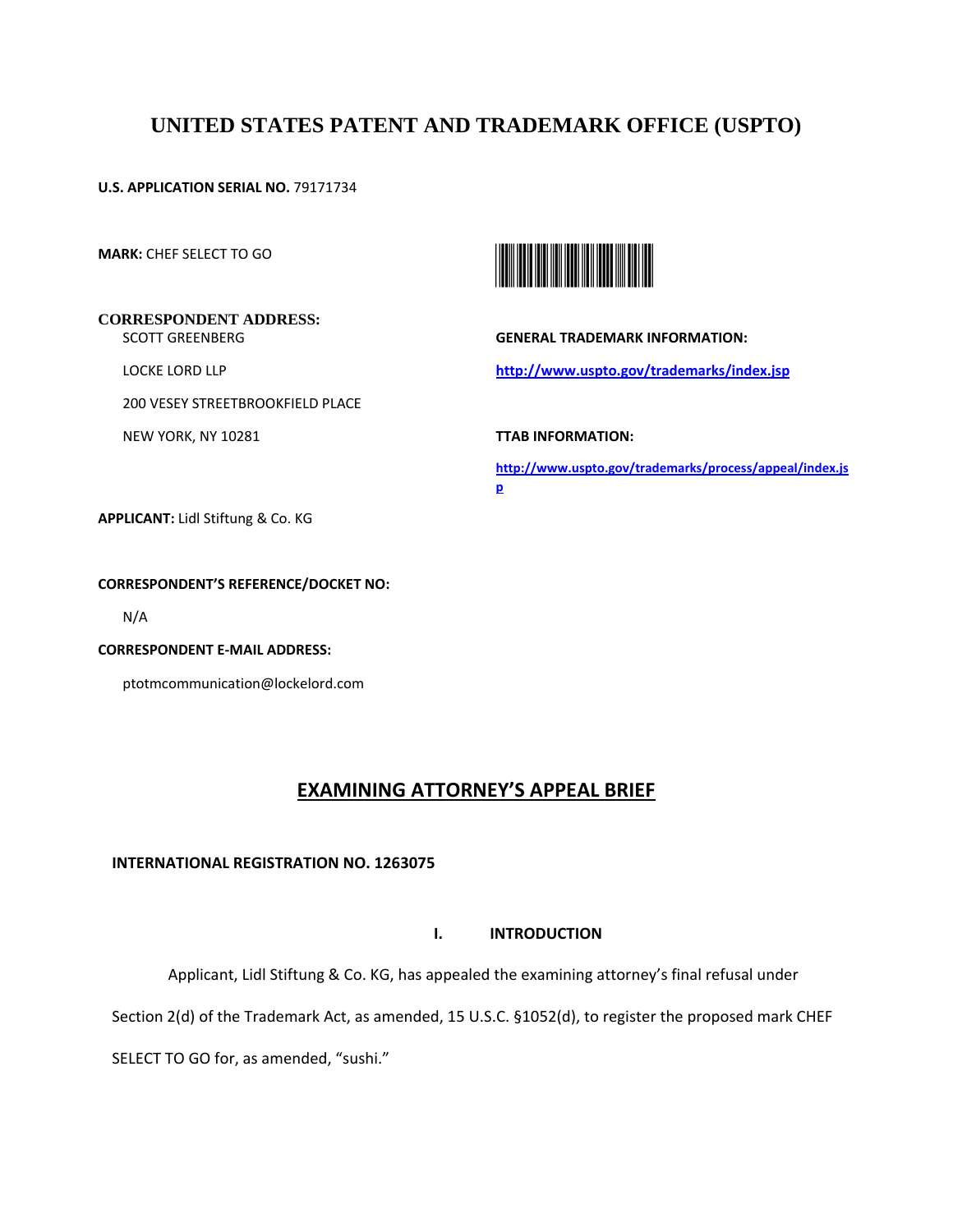The Section 2(d) refusal was issued on the ground that applicant's mark, as applied to applicant's goods, so resembles the mark in the cited registration that it is likely to cause confusion, or to cause mistake, or to deceive as to the source of the goods. The cited registration is U.S. Reg. No. 3873838 for CHEF SELECT for "sushi".

#### **II. FACTS**

 On February 6, 2015, applicant filed the instant application to register the design mark CHEF SELECT TO GO for various goods, later amended to "sushi."

 Upon initial examination, an Office action was issued on September 11, 2015, mailed on September 15, 2015, refusing registration under Section 2(d) because of a likelihood of confusion with Reg. Nos. 3769435, 3873838, 4156570 and 4282252. On April 6, 2016, action on the application was suspended pending the filing of registration maintenance documents for U.S. Reg. No. 2873838.

 On July 6, 2017, the application was removed from suspension after USPTO records indicated that the maintenance documents had been filed and accepted in U.S. Reg. No. 2873838, the refusal under Section 2(d) based on U.S. Reg. Nos. 3769435 and 4282252 was withdrawn, and a final refusal was issued under Section 2(d) based on U.S. Reg. Nos. 3873838 and 4156570. On January 30, 2018, applicant's Request for Reconsideration after Final Action was denied, withdrawing the refusal under Section 2(d) based on U.S. Reg. No. 4156570, and maintaining the final refusal issued under Section 2(d) based on U.S. Reg. No. 3873838.

 On April 9, 2018, the application was divided into two applications, wherein the identification of goods in the instant application was amended to "sushi", and the rest of the goods in the original application were transferred to a child application. On April 29, 2018, applicant's subsequent Request for Reconsideration after Final Action was denied. This appeal followed.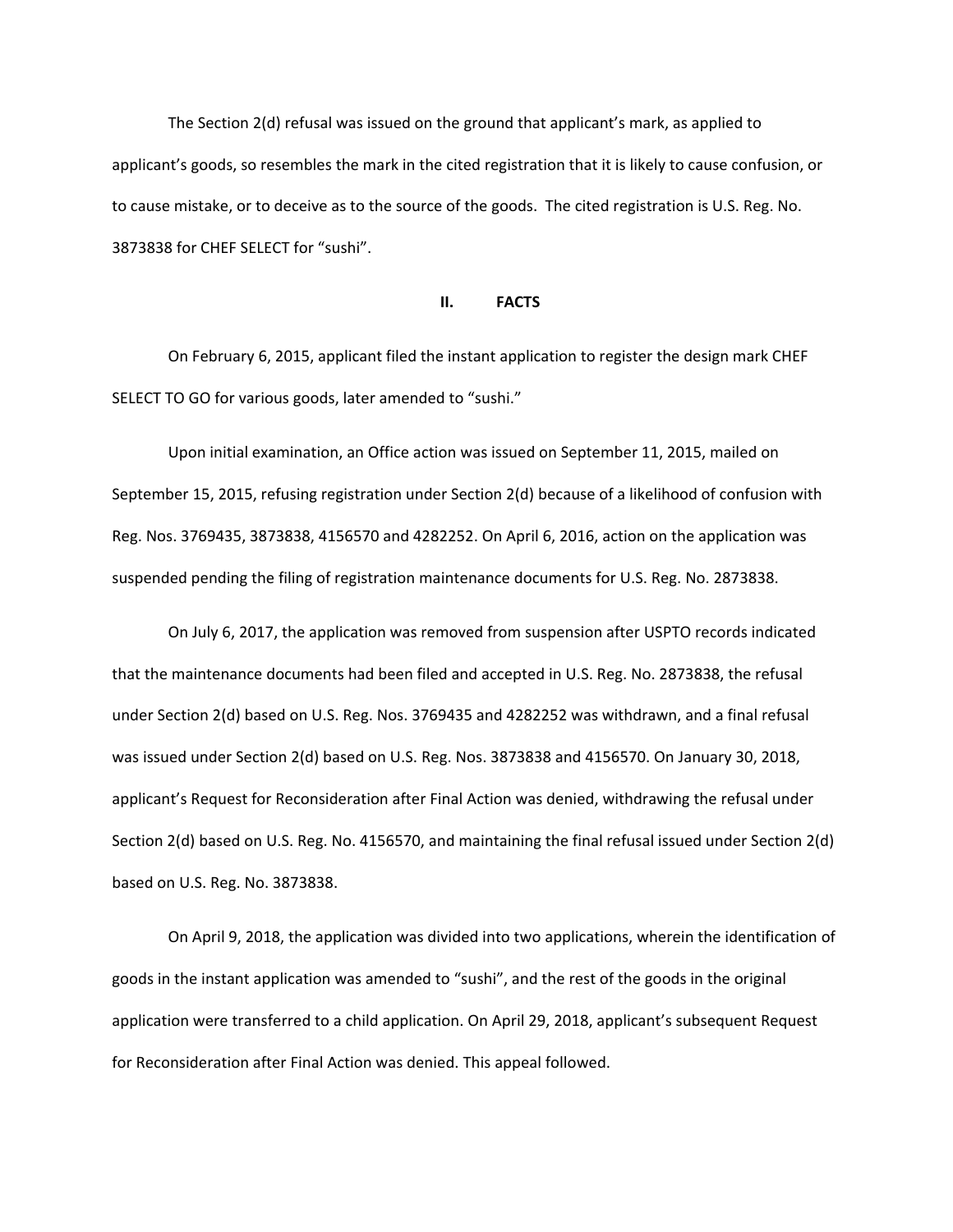#### **III. ARGUMENTS**

## **THE MARKS ARE HIGHLY SIMILAR AND THE PARTIES' RESPECTIVE GOODS ARE IDENTICAL CAUSING A LIKELIHOOD OF CONFUSION UNDER SECTION 2(d) OF THE TRADEMARK ACT.**

 Trademark Act Section 2(d) bars registration of an applied-for mark that so resembles a registered mark that it is likely a consumer would be confused, mistaken, or deceived as to the source of the goods of the applicant and registrant. *See* 15 U.S.C. §1052(d). Determining likelihood of confusion is made on a case-by-case basis by applying the factors set forth in *In re E. I. du Pont de Nemours & Co.*, 476 F.2d 1357, 1361, 177 USPQ 563, 567 (C.C.P.A. 1973). *In re i.am.symbolic, llc*, 866 F.3d 1315, 1322, 123 USPQ2d 1744, 1747 (Fed. Cir. 2017). However, "[n]ot all of the [*du Pont*] factors are relevant to every case, and only factors of significance to the particular mark need be considered." *Coach Servs., Inc. v. Triumph Learning LLC*, 668 F.3d 1356, 1366, 101 USPQ2d 1713, 1719 (Fed. Cir. 2012) (quoting *In re Mighty Leaf Tea*, 601. F.3d 1342, 1346, 94 USPQ2d 1257, 1259 (Fed. Cir 2010)). The USPTO may focus its analysis "on dispositive factors, such as similarity of the marks and relatedness of the goods." *In re i.am.symbolic, llc*, 866 F.3d at 1322, 123 USPQ2d at 1747 (quoting *Herbko Int'l, Inc. v. Kappa Books, Inc.*, 308 F.3d 1156, 1164-65, 64 USPQ2d 1375, 1380 (Fed. Cir. 2002)); *see* TMEP §1207.01. In this case, the following factors are the most relevant: similarity of the marks and similarity and nature of the goods and/or services. *Id.*

 Marks are compared in their entireties for similarities in appearance, sound, connotation, and commercial impression. *Stone Lion Capital Partners, LP v. Lion Capital LLP*, 746 F.3d 1317, 1321, 110 USPQ2d 1157, 1160 (Fed. Cir. 2014) (quoting *Palm Bay Imps., Inc. v. Veuve Clicquot Ponsardin Maison Fondee En 1772*, 396 F.3d 1369, 1371, 73 USPQ2d 1689, 1691 (Fed. Cir. 2005)); TMEP §1207.01(b)-(b)(v). "Similarity in any one of these elements may be sufficient to find the marks confusingly similar." *In re Davia*, 110 USPQ2d 1810, 1812 (TTAB 2014) (citing *In re 1st USA Realty Prof'ls, Inc.*, 84 USPQ2d 1581, 1586 (TTAB 2007)); *In re White Swan Ltd.*, 8 USPQ2d 1534, 1535 (TTAB 1988)); TMEP §1207.01(b).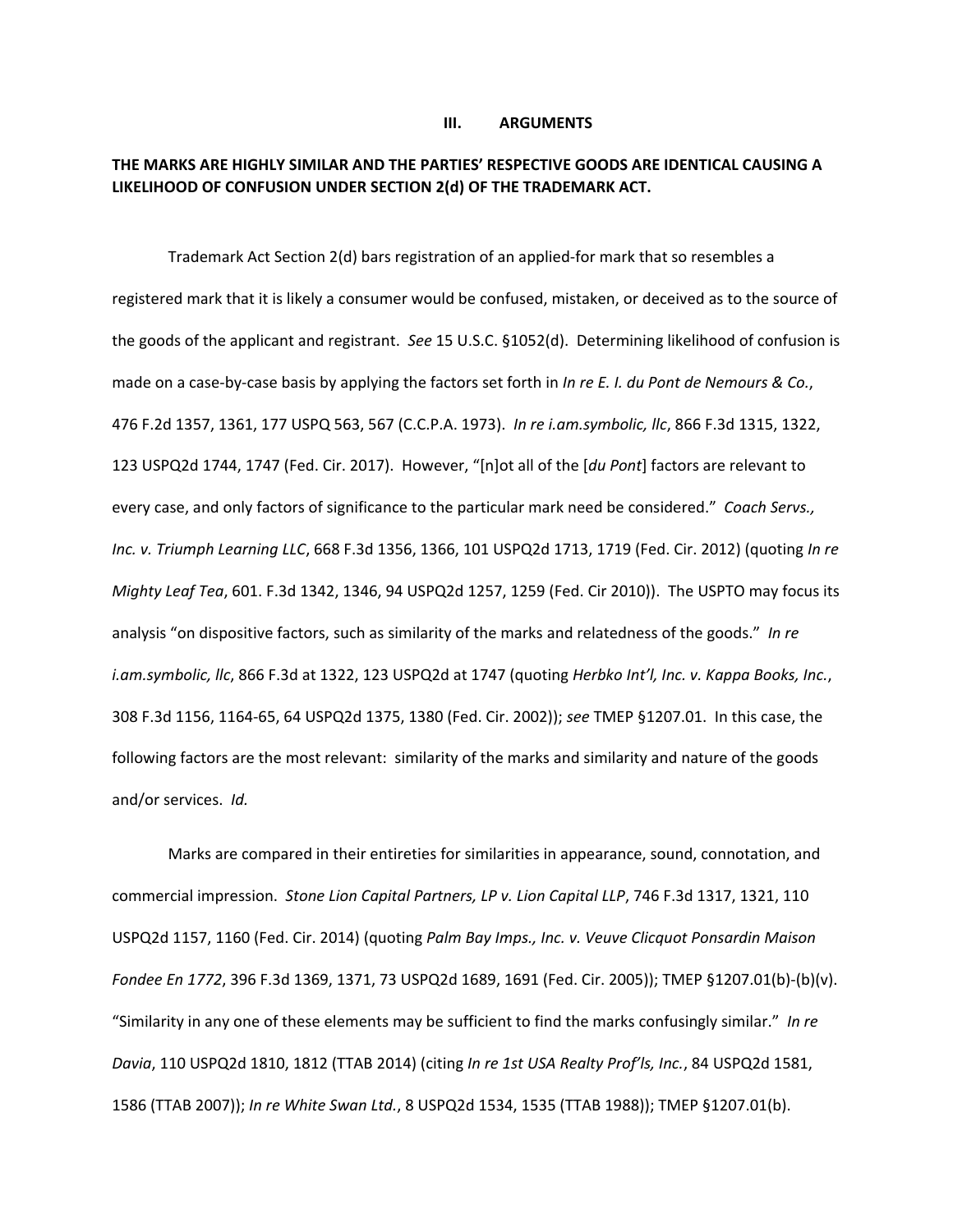Additionally, the goods are compared to determine whether they are similar, commercially related, or travel in the same trade channels. *See Coach Servs., Inc. v. Triumph Learning LLC*, 668 F.3d 1356, 1369- 71, 101 USPQ2d 1713, 1722-23 (Fed. Cir. 2012); *Herbko Int'l, Inc. v. Kappa Books, Inc.*, 308 F.3d 1156, 1165, 64 USPQ2d 1375, 1381 (Fed. Cir. 2002); TMEP §§1207.01, 1207.01(a)(vi).

Further, where the goods of an applicant and registrant are identical the degree of similarity between the marks required to support a finding of likelihood of confusion is not as great as in the case of diverse goods. *See In re Bay State Brewing Co.,* 117 USPQ2d 1958, 1960 (TTAB 2016) (citing *Coach Servs., Inc. v. Triumph Learning LLC*, 668 F.3d 1356, 1368, 101 USPQ2d 1713, 1721 (Fed. Cir. 2012)); *United Global Media Grp., Inc. v. Tseng*, 112 USPQ2d 1039, 1049 (TTAB 2014) (quoting *Century 21 Real Estate Corp. v. Century Life of Am.*, 970 F.2d 874, 877, 23 USPQ2d 1698, 1701 (Fed. Cir. 1992)); TMEP §1207.01(b).

#### **A. THE MARKS ARE HIGHLY SIMILAR**

 Applicant's design mark CHEF SELECT TO GO is highly similar to the registered standard character mark CHEF SELECT.

In this instance, the registered mark is entirely incorporated in the applicant's mark. Incorporating the entirety of one mark within another does not obviate the similarity between the compared marks, as in the present case, nor does it overcome a likelihood of confusion under Section 2(d). *See Wella Corp. v. Cal. Concept Corp.*, 558 F.2d 1019, 1022, 194 USPQ 419, 422 (C.C.P.A. 1977) (finding CALIFORNIA CONCEPT and surfer design and CONCEPT confusingly similar); *Coca-Cola Bottling Co. v. Jos. E. Seagram & Sons, Inc.*, 526 F.2d 556, 557, 188 USPQ 105, 106 (C.C.P.A. 1975) (finding BENGAL LANCER and design and BENGAL confusingly similar); *In re Integrated Embedded*, 120 USPQ2d 1504, 1513 (TTAB 2016) (finding BARR GROUP and BARR confusingly similar); *In re Mr. Recipe, LLC*, 118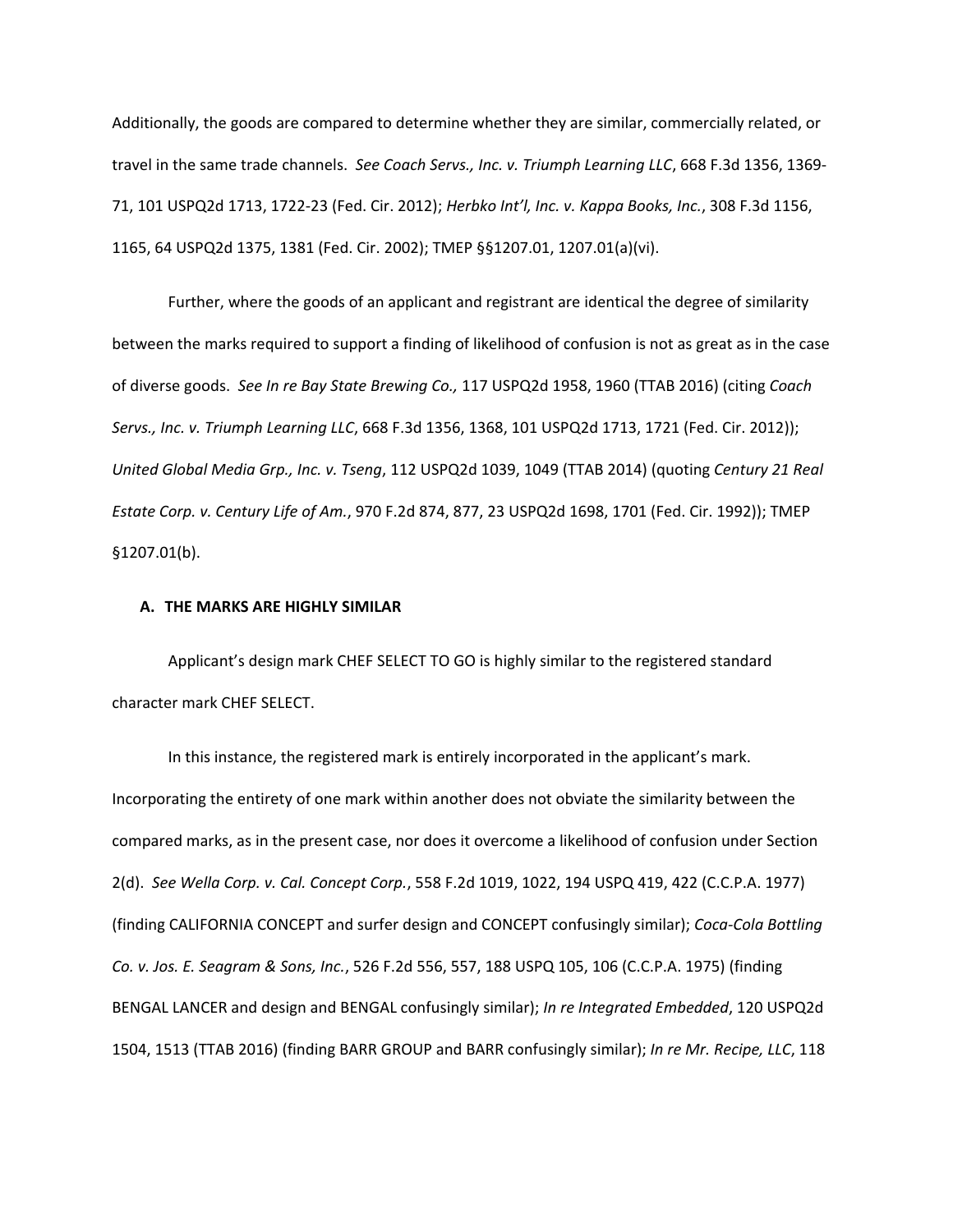USPQ2d 1084, 1090 (TTAB 2016) (finding JAWS DEVOUR YOUR HUNGER and JAWS confusingly similar); TMEP §1207.01(b)(iii). In the present case, the marks are identical in part.

Furthermore, when evaluating a composite mark containing both words and designs, the word portion is more likely to indicate the origin of the goods because it is that portion of the mark that consumers use when referring to or requesting the goods. *Bond v. Taylor*, 119 USPQ2d 1049, 1055 (TTAB 2016) (citing *In re Viterra Inc*., 671 F.3d 1358, 1362, 101 USPQ2d 1905, 1908, 1911 (Fed. Cir. 2012)); TMEP §1207.01(c)(ii). Thus, although marks must be compared in their entireties, the word portion is often considered the dominant feature and is accorded greater weight in determining whether marks are confusingly similar, even where the word portion has been disclaimed. *In re Viterra Inc.*, 671 F.3d at 1366-67, 101 USPQ2d at 1911 (citing *Giant Food, Inc. v. Nation's Foodservice, Inc.*, 710 F.2d 1565, 1570-71, 218 USPQ2d 390, 395 (Fed. Cir. 1983)).

In this instance, the dominant portion of applicant's mark is "CHEF SELECT", as the stylization and graphical elements do not materially overcome this feature. Further, and as supported by evidence in the application record, the wording "TO GO" in applicant's mark is descriptive and separated from the other wording. (See evidence attached to 09/11/2015 Office Action, TSDR pp 55-63, 67-68). For example:

- https://www.collinsdictionary.com/dictionary/american/to-go shows that "to go" is defined as "to be taken out of (*said of food in a restaurant*)" (See 09/11/2015 Office Action, TSDR page 67);
- http://www.mydemoulas.net/menus/markets-kitchen/ shows food menu items described as "Grab & Go" items (See 09/11/2015 Office Action, TSDR page 56);
- http://northshorefarms.com/departments/deli-prepared-food/ offers food items that consumers can "[s]ample something today, and go home with a new favorite" (See 09/11/2015 Office Action, TSDR page 59); and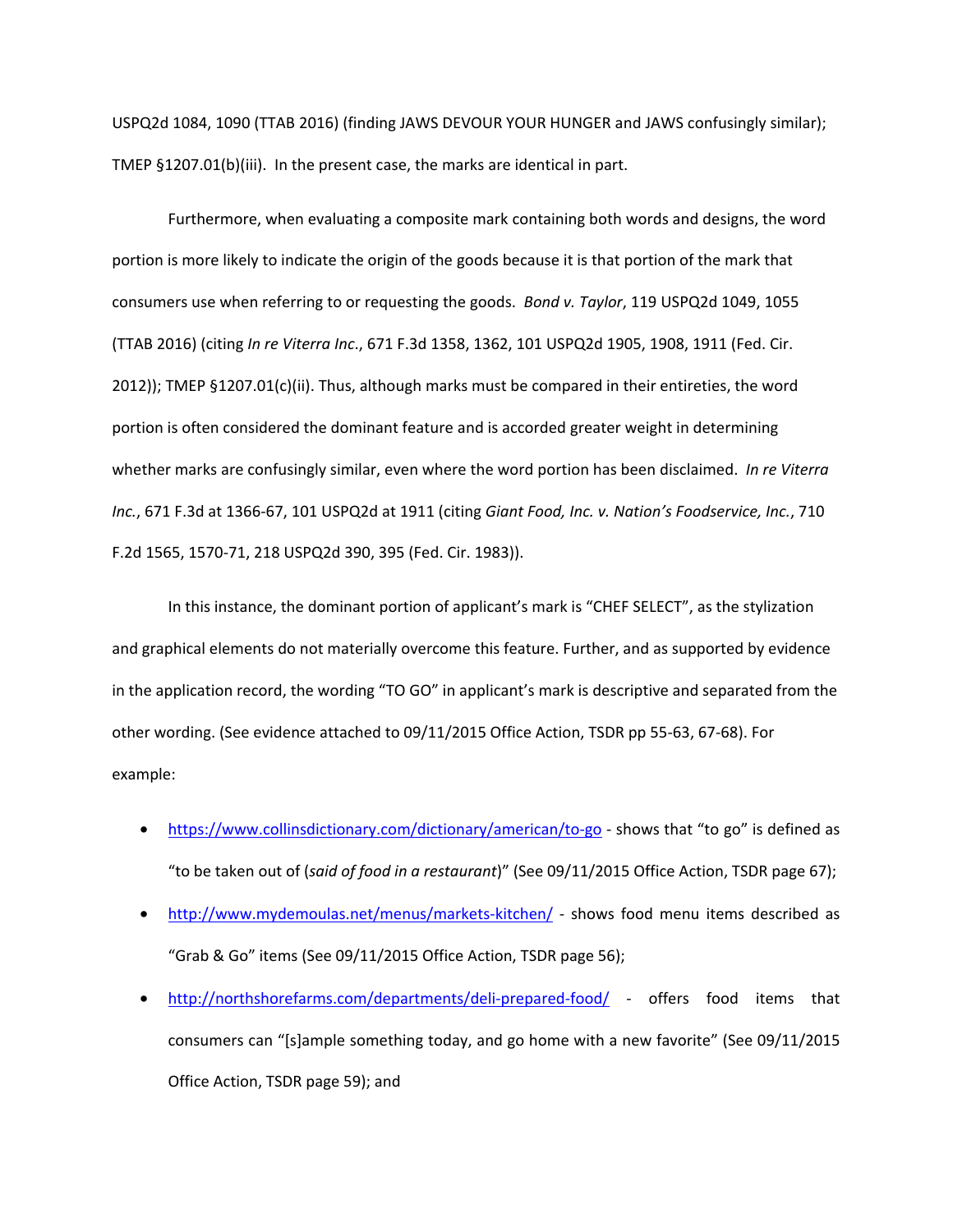• https://www.timessupermarkets.com/taste-of-times-food-to-go-deli-and-kitchen/ - refers to menu items as "food-to-go" (See 09/11/2015 Office Action, TSDR page 60).

As such, the applicant has disclaimed the wording "TO GO" in its mark. Although marks are compared in their entireties, one feature of a mark may be more significant or dominant in creating a commercial impression. *See In re Viterra Inc.*, 671 F.3d 1358, 1362, 101 USPQ2d 1905, 1908 (Fed. Cir. 2012); *In re Nat'l Data Corp.*, 753 F.2d 1056, 1058, 224 USPQ 749, 751 (Fed. Cir. 1985); TMEP §1207.01(b)(viii), (c)(ii). Disclaimed matter that is descriptive of or generic for a party's goods is typically less significant or less dominant when comparing marks. *See In re Dixie Rests., Inc.*, 105 F.3d 1405, 1407, 41 USPQ2d 1531, 1533-34 (Fed. Cir. 1997); *In re Nat'l Data Corp.*, 753 F.2d at 1060, 224 USPQ at 752; TMEP §1207.01(b)(viii), (c)(ii).

 Thus, when comparing the marks at issue, potential consumers are most likely to confuse the marks as referring to the same source of the goods, where the applied-for-mark's additional wording "TO GO" could be understood by consumers as merely referring to a line of goods provided by the registrant that can be taken out of a restaurant or establishment to be consumed elsewhere.

## **B. THE RESPECTIVE GOODS ARE IDENTICAL**

When analyzing an applicant's and registrant's goods for similarity and relatedness, that determination is based on the description of the goods stated in the application and registration at issue, not on extrinsic evidence of actual use. *See Stone Lion Capital Partners, LP v. Lion Capital LLP*, 746 F.3d 1317, 1323, 110 USPQ2d 1157, 1162 (Fed. Cir. 2014) (quoting *Octocom Sys. Inc. v. Hous. Computers Servs. Inc.*, 918 F.2d 937, 942, 16 USPQ2d 1783, 1787 (Fed. Cir. 1990)).

Absent restrictions in an application and/or registration, the identified goods are presumed to travel in the same channels of trade to the same class of purchasers. *In re Viterra Inc.*, 671 F.3d 1358, 1362, 101 USPQ2d 1905, 1908 (Fed. Cir. 2012) (quoting *Hewlett-Packard Co. v. Packard Press, Inc.*, 281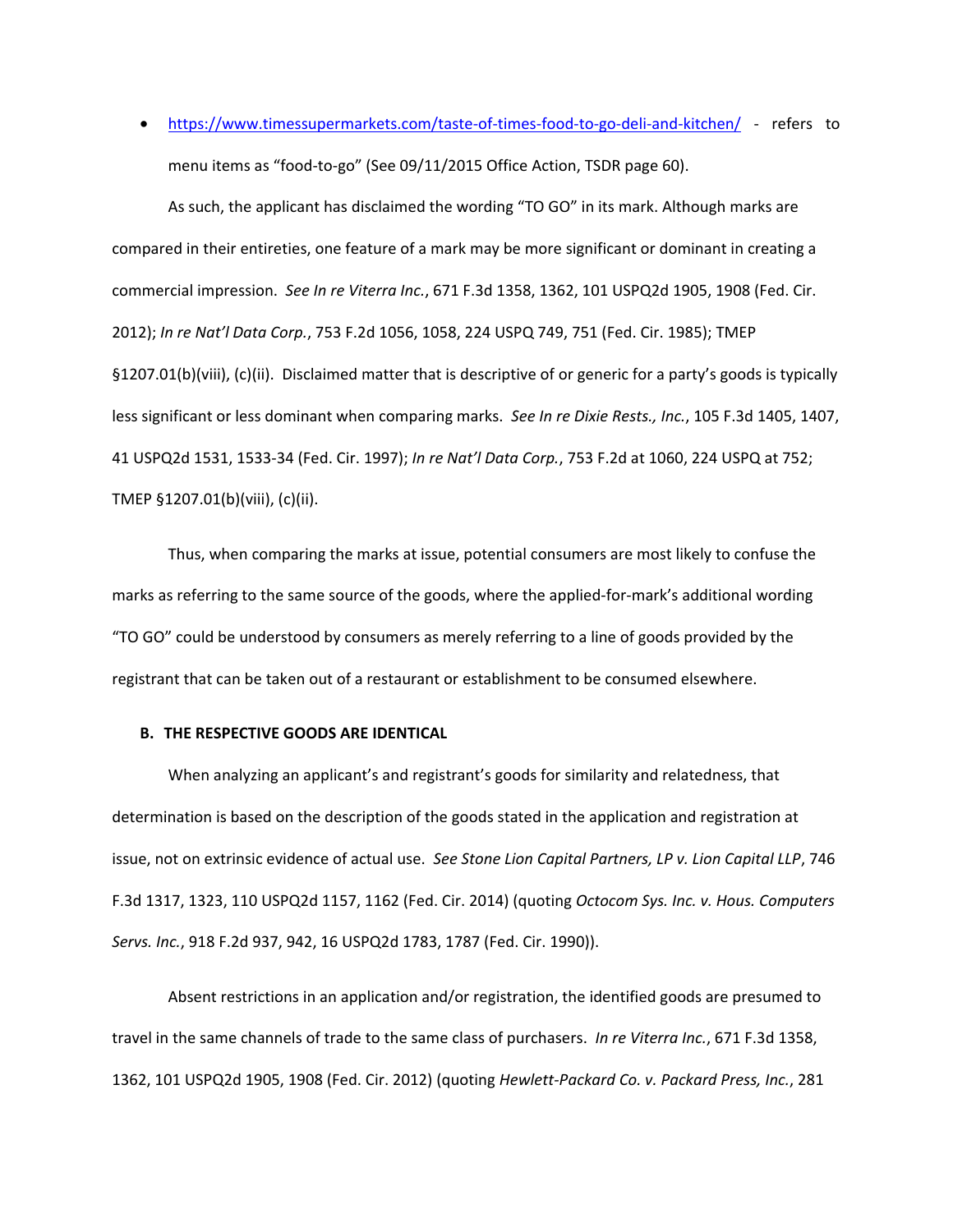F.3d 1261, 1268, 62 USPQ2d 1001, 1005 (Fed. Cir. 2002)). Additionally, unrestricted and broad identifications are presumed to encompass all goods of the type described. *See, e.g.*, *Sw. Mgmt., Inc. v. Ocinomled, Ltd.*, 115 USPQ2d 1007, 1025 (TTAB 2015); *In re N.A.D., Inc.*, 57 USPQ2d 1872, 1874 (TTAB 2000).

In this case, the identifications set forth in the application and registration are identical and have no restrictions as to nature, type, channels of trade, or classes of purchasers. Therefore, it is presumed that these goods travel in all normal channels of trade, and are available to the same class of purchasers. *See Midwestern Pet Foods, Inc. v. Societe des Produits Nestle S.A.*, 685 F.3d 1046, 1053, 103 USPQ2d 1435, 1440 (Fed. Cir. 2012). Accordingly, the goods of applicant and the registrant are considered related for purposes of the likelihood of confusion analysis.

## **C. APPLICANT'S ARGUMENTS ARE NOT PERSUASIVE**

The applicant argues that the wording identical in both marks, CHEF SELECT, is weak, diluted, or so widely used that it should not be afforded a broad scope of protection. In support of this, applicant has submitted third-party evidence and printed or electronic copies of third-party registrations for marks containing the wording CHEF SELECT or variations thereof. Some of the third-party evidence and registrations appear to be for goods that are predominantly different from or unrelated to those identified in applicant's application, while others appear to be for goods that are similar to those identified by the applicant.

The weakness or dilution of a particular mark is generally determined in the context of the number and nature of similar marks in use in the marketplace in connection with similar goods. *See Nat'l Cable Tel. Ass'n, Inc. v. Am. Cinema Editors, Inc.*, 937 F.2d 1572, 1579-80, 19 USPQ2d 1424, 1430 (Fed. Cir. 1991); *In re E. I. du Pont de Nemours & Co.*, 476 F.2d 1357, 1361, 177 USPQ 563, 567 (C.C.P.A. 1973). Evidence of widespread third-party use of similar marks with similar goods "is relevant to show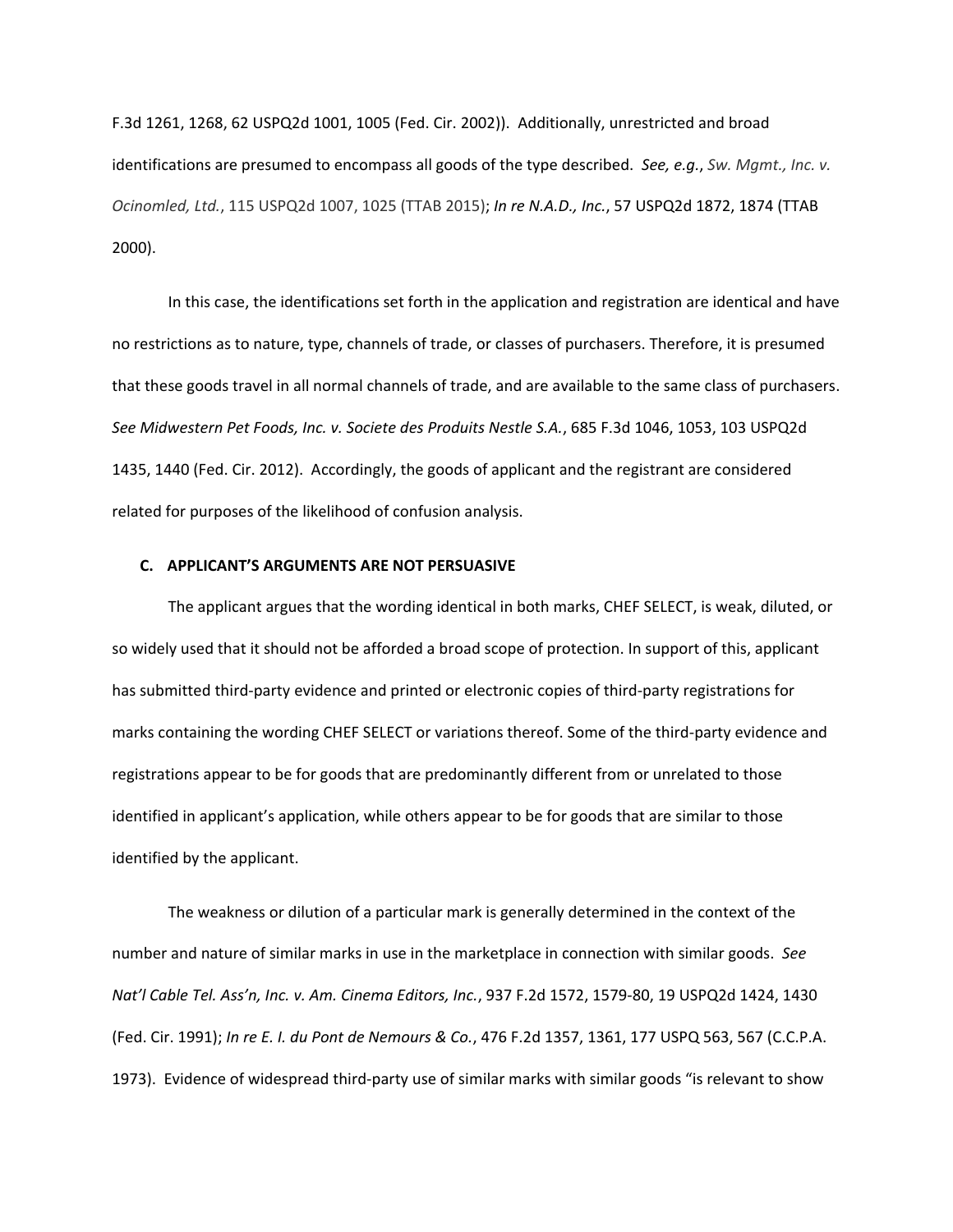that a mark is relatively weak and entitled to only a narrow scope of protection" in that particular industry or field. *Palm Bay Imps., Inc. v. Veuve Clicquot Ponsardin Maison Fondee en 1772*, 396 F.3d 1369, 1373-74, 73 USPQ2d 1689, 1693 (Fed. Cir. 2005); *see In re Coors Brewing Co.*, 343 F.3d 1340, 1345, 68 USPQ2d 1059, 1062-63 (Fed. Cir. 2003).

However, evidence comprising only a small number of third-party evidence or registrations for similar marks with similar goods, as in the present case, is generally entitled to little weight in determining the strength of a mark. *See In re i.am.symbolic, llc,* 866 F.3d 1315, 1328-29, 123 USPQ2d 1744, 1751-52 (Fed. Cir. 2017); *AMF Inc. v. Am. Leisure Products*, *Inc.*, 474 F.2d 1403, 1406, 177 USPQ 268, 269 (C.C.P.A. 1973). These few third-parties or registrations are "not evidence of what happens in the market place or that customers are familiar with them." *AMF Inc. v. Am. Leisure Prods.*, *Inc.*, 474 F.2d at 1406, 177 USPQ at 269; *see Richardson-Vicks Inc. v. Franklin Mint Corp.*, 216 USPQ 989, 992 (TTAB 1982). Thus, the few similar third-party evidence and registrations submitted by applicant are insufficient to establish that the wording CHEF SELECT is weak or diluted.

Further, evidence comprising third-party registrations for similar marks with different or unrelated goods and/or services, as in the present case, has "no bearing on the strength of the term in the context relevant to this case." *See Tao Licensing, LLC v. Bender Consulting Ltd.*, 125 USPQ2d 1043, 1058 (TTAB 2017) (citing *In re i.am.symbolic, llc*, 866 F.3d at 1328, 123 USPQ2d at 1751)). Thus, these third-party evidence and registrations submitted by applicant are insufficient to establish that the wording CHEF SELECT is weak or diluted.

 Furthermore, while the examining attorney does not concede that the marks at issue are weak, the Court of Appeals for the Federal Circuit and the Trademark Trial and Appeal Board have recognized that marks deemed "weak" or merely descriptive are still entitled to protection under Section 2(d) against the registration by a subsequent user of a similar mark for closely related goods. TMEP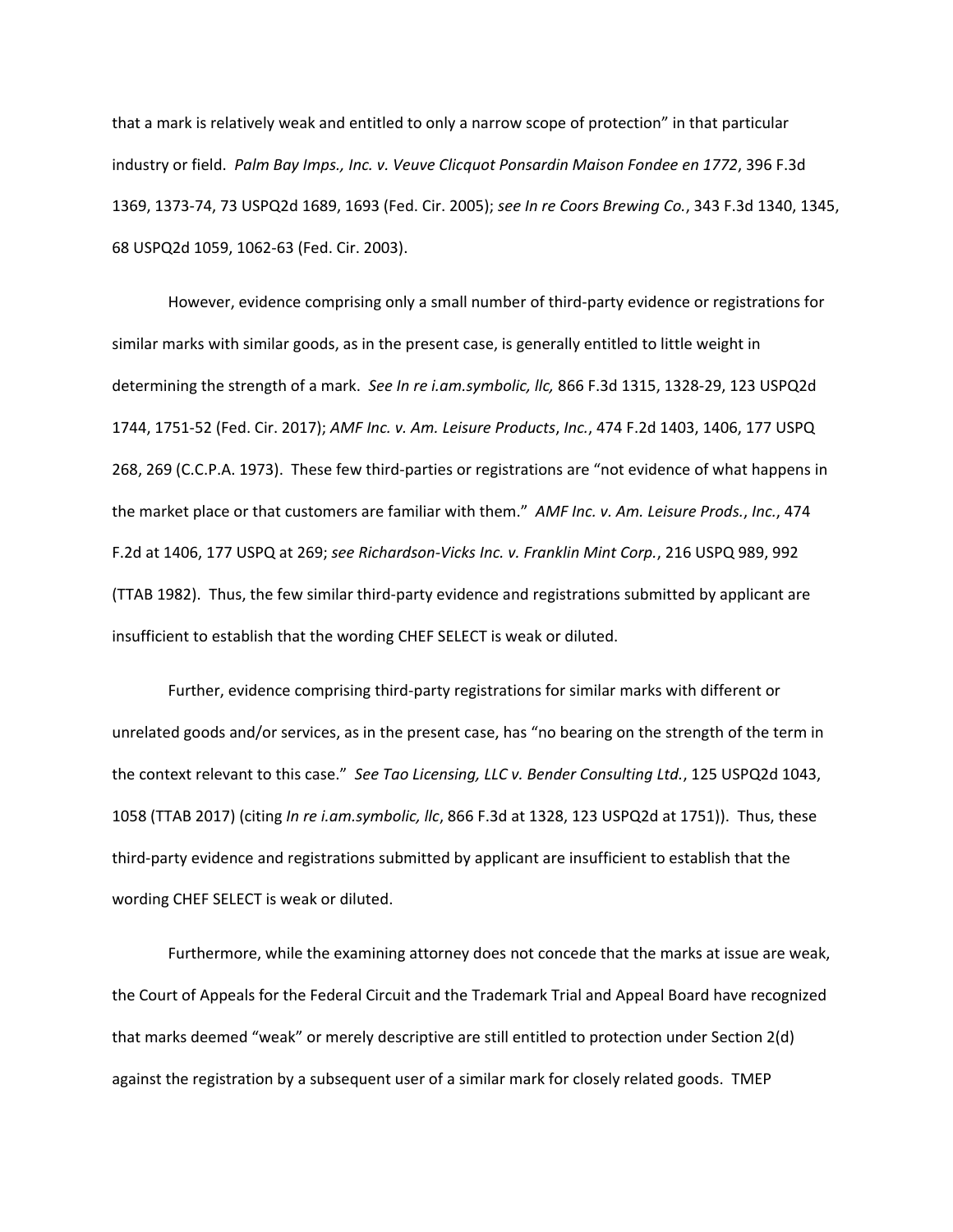§1207.01(b)(ix); *see King Candy Co. v. Eunice King's Kitchen, Inc.*, 496 F.2d 1400, 1401, 182 USPQ 108, 109 (C.C.P.A. 1974); *In re Max Capital Grp. Ltd.*, 93 USPQ2d 1243, 1246 (TTAB 2010). Thus, this protection under Section 2(d) extends to marks registered on the Supplemental Register. TMEP §1207.01(b)(ix); *see, e.g.*, *In re Morinaga Nyugyo Kabushiki Kaisha*, 120 USPQ2d 1738, 1743 (TTAB 2016) (citing *Towers v. Advent Software, Inc.*, 913 F.2d 942, 946, 16 USPQ2d 1039, 1042 (Fed. Cir. 1990); *In re Research & Trademark Corp.*, 793 F.2d 1276, 1278, 230 USPQ 49, 49 (Fed. Cir. 1986); *In re Clorox Co.*, 578 F.2d 305, 307-08, 198 USPQ 337, 340 (C.C.P.A. 1978)). Accordingly, even assuming, *arguendo*, that the respective marks are weak, such a finding does not obviate the likelihood of confusion in the instant case.

The applicant also contends that, given the alleged weakness of the marks at issue, the fact that the applicant's mark contains design elements and additional descriptive wording help distinguish its mark from the registered mark. The examining attorney respectfully requests that these arguments be rejected.

In this instance, the registered mark is in standard characters. A mark in typed or standard characters may be displayed in any lettering style; the rights reside in the wording or other literal element and not in any particular display or rendition. *See In re Viterra Inc.*, 671 F.3d 1358, 1363, 101 USPQ2d 1905, 1909 (Fed. Cir. 2012); *In re Mighty Leaf Tea*, 601 F.3d 1342, 1348, 94 USPQ2d 1257, 1260 (Fed. Cir. 2010); 37 C.F.R. §2.52(a); TMEP §1207.01(c)(iii). Thus, a mark presented in stylized characters and/or with a design element generally will not avoid likelihood of confusion with a mark in typed or standard characters because the marks could be presented in the same manner of display. *See, e.g.*, *In re Viterra Inc.*, 671 F.3d at 1363, 101 USPQ2d at 1909; *Squirtco v. Tomy Corp.*, 697 F.2d 1038, 1041, 216 USPQ 937, 939 (Fed. Cir. 1983) (stating that "the argument concerning a difference in type style is not viable where one party asserts rights in no particular display").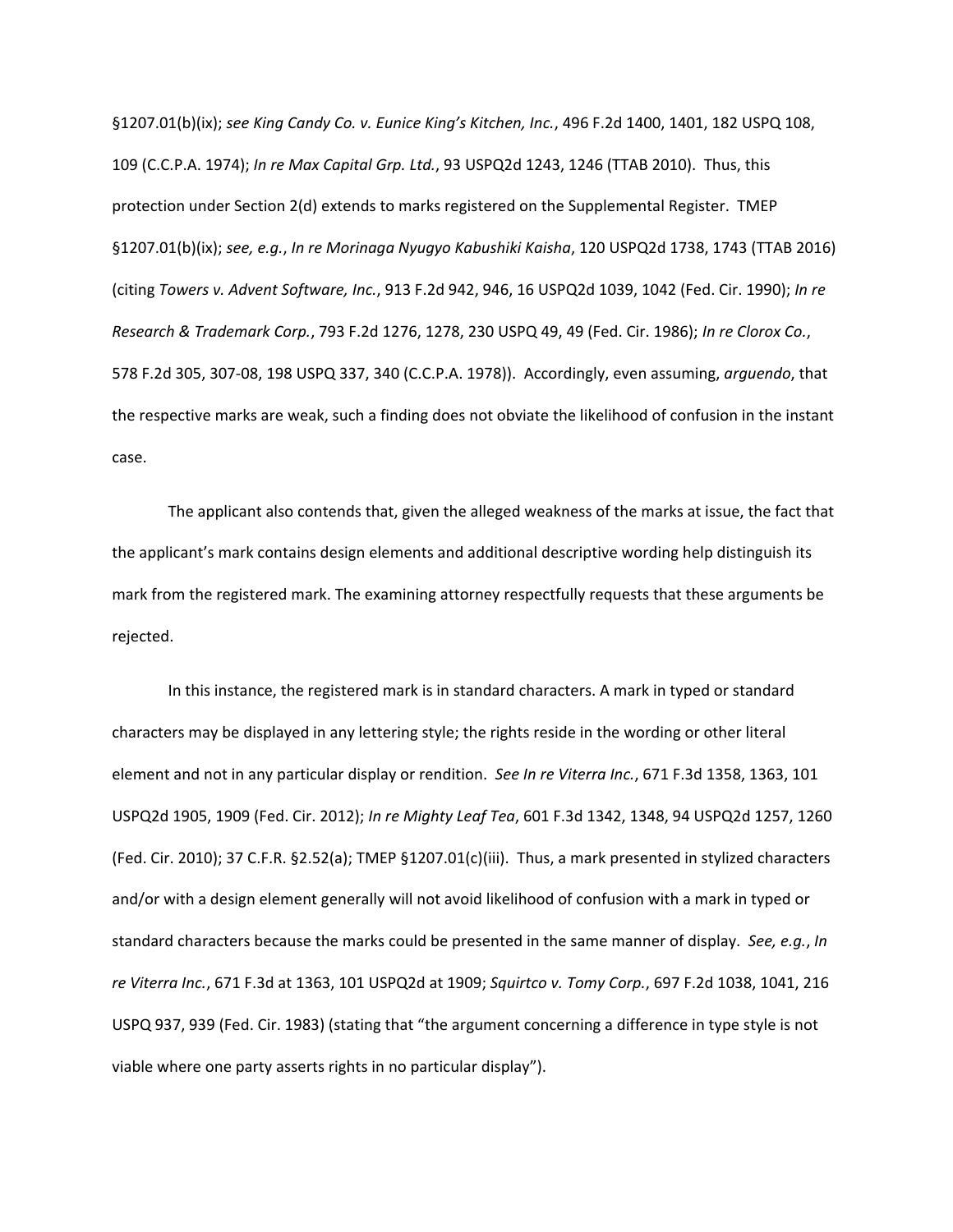Thus, the fact that the wording in applicant's mark is presented in stylized format and in color does not obviate the similarities between the marks at issue because the registered mark could be presented in the same style and color. Further, and as discussed above, the added descriptive wording "TO GO" and the design elements in applicant's mark will also not avoid a likelihood of confusion between the marks because these added elements do not alter the meaning and, therefore, commercial impression of the wording identical in both marks, CHEF SELECT, nor do they constitute the most dominant portion of the applicant's mark. Therefore, a potential consumer encountering the marks at issue used in connection with the same goods could mistakenly believe that the goods originate from one single or same source.

#### **IV. CONCLUSION**

 The overriding concern is not only to prevent buyer confusion as to the source of the goods, but to protect the registrant from adverse commercial impact due to use of a similar mark by a newcomer. *See In re Shell Oil Co.*, 992 F.2d 1204, 1208, 26 USPQ2d 1687, 1690 (Fed. Cir. 1993). Therefore, any doubt regarding a likelihood of confusion determination is resolved in favor of the registrant. TMEP §1207.01(d)(i); *see Hewlett-Packard Co. v. Packard Press, Inc.*, 281 F.3d 1261, 1265, 62 USPQ2d 1001, 1003 (Fed. Cir. 2002); *In re Hyper Shoppes (Ohio), Inc.*, 837 F.2d 463, 464-65, 6 USPQ2d 1025, 1026 (Fed. Cir. 1988).

 Applicant's mark CHEF SELECT TO GO is highly similar to the cited mark, namely, CHEF SELECT. Moreover, the record shows that the goods at issue are identical and that the relevant consumer anticipates the goods will travel in the same channels of trade to the same consumer such that there exists a likelihood of confusion under Trademark Act Section 2(d). For the foregoing reasons, the examining attorney respectfully requests that the refusal to register applicant's mark be affirmed.